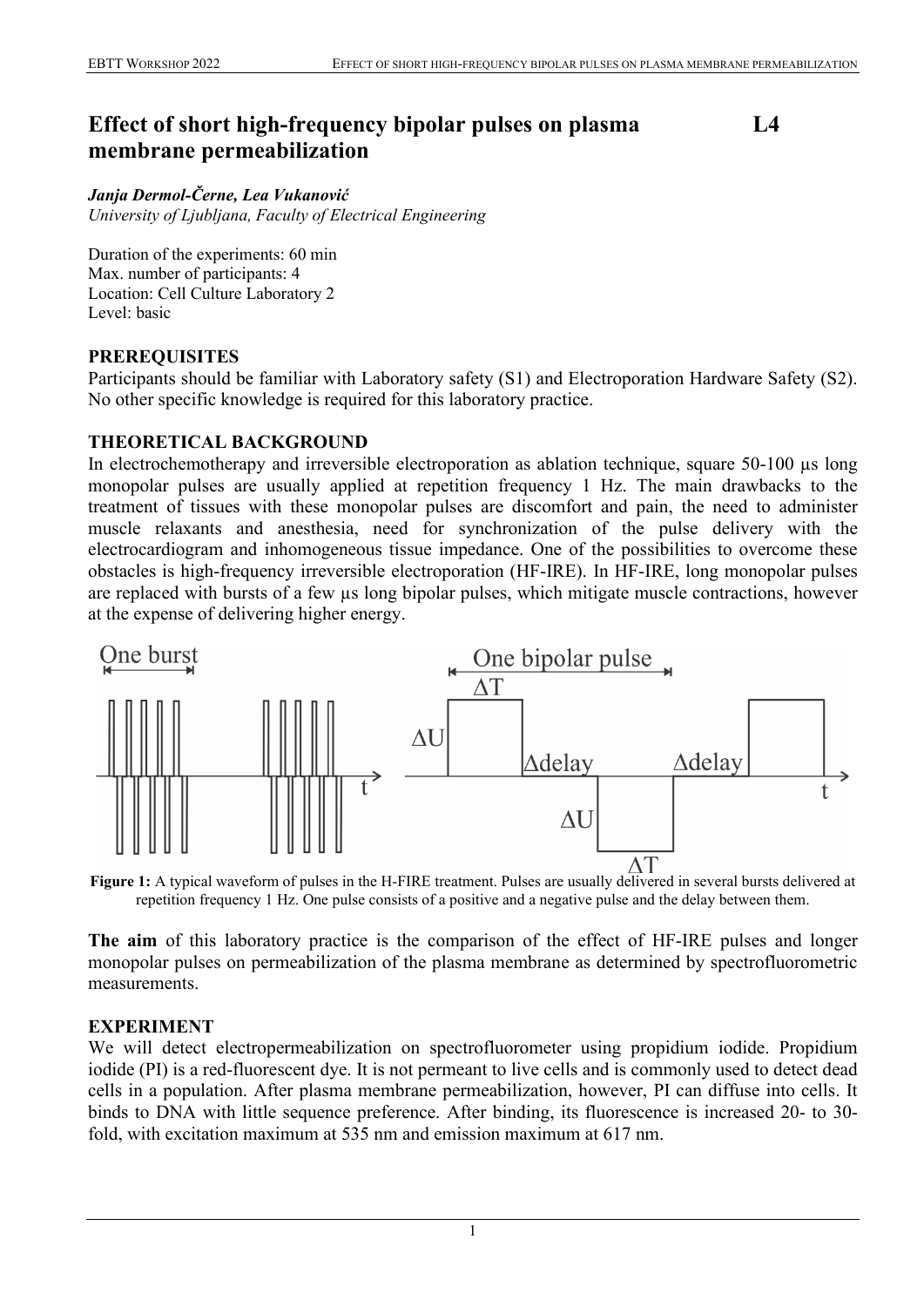We will determine the effect of the pulse amplitude of HF-IRE pulses on the degree of cell membrane permeabilization. We will deliver 50 bipolar pulses consisting of 1 µs long positive 1 µs long negative pulse with 1 µs delay between them, delivered in 8 bursts at repetition frequency 1 Hz. We will compare the effect of the HF-IRE pulses on plasma membrane permeabilization with the monopolar pulses of parameters traditionally used in electrochemotherapy (8x100 µs pulses, 1 Hz repetition frequency). Thus, the duration of all pulses of HF-IRE pulses as well as of monopolar pulses is 800 µs.

We will use attached Chinese hamster ovary cells,  $2.5x10<sup>5</sup>$  cells per well plated 24 hours in advance in 24 well plate. As the electroporation buffer, we will use 10 mM  $K_2HPO_4/KH_2PO_4$ , 1 mM  $MgCl_2$ , 250 mM sucrose with 1.78 mS/cm, 292 mOsm/kg, and pH 7.4. We will use Pt/Ir wire electrodes with 0.8 mm diameter and 4 mm inter-electrode distance positioned at the bottom of the well. Between the electrodes, the electric field is approximately homogeneous and can be calculated as the ratio of the applied voltage and the inter-electrode distance.

For the application of pulses, we will use a laboratory prototype pulse HF-IRE pulse generator (University of Ljubljana) based on H-bridge digital amplifier with 1 kV MOSFETs (DE275-102N06A, IXYS, USA). We will monitor the delivered voltage and current by an oscilloscope, a differential probe and a current probe.

## **Protocol:**

Remove the 24 well plate from the incubator and replace the growth medium with 300 µl per well of electroporation buffer containing 0.15 mM PI. Apply electric pulses and leave the cells for 3 minutes at room temperature to allow PI to diffuse into cells then replace the buffer with 1 ml of fresh electroporation buffer to stop PI influx. Increase the pulse amplitude of the bipolar pulses from 400 V to 1000 V. For the comparison with monopolar pulses, deliver 8x100 µs pulses with a repetition frequency of 1 Hz at 1000 V. As a negative control, apply no pulses to one well.

We will determine the fluorescence intensity spectrofluorometrically (Tecan, Infinite 200). Set the appropriate excitation and emission wavelengths for PI (535/617 nm). Plot a figure of fluorescence as a function of the electric field. Compare the fluorescence, obtained with the bipolar pulses, to the fluorescence, obtained with monopolar pulses of the same voltage.

### **FURTHER READING:**

D. C. Sweeney, M. Reberšek, J. Dermol, L. Rems, D. Miklavčič, and R. V. Davalos, "Quantification of cell membrane permeability induced by monopolar and high-frequency bipolar bursts of electrical pulses," *Biochim. Biophys. Acta BBA - Biomembr.*, vol. 1858, no. 11, pp. 2689–2698, Nov. 2016.

C. B. Arena, M. B. Sano, M. N. Rylander, and R. V. Davalos, "Theoretical Considerations of Tissue Electroporation With High-Frequency Bipolar Pulses," *IEEE Trans. Biomed. Eng.*, vol. 58, no. 5, pp. 1474–1482, May 2011.

C. Yao *et al.*, "Bipolar Microsecond Pulses and Insulated Needle Electrodes for Reducing Muscle Contractions During Irreversible Electroporation," *IEEE Trans. Biomed. Eng.*, vol. 64, no. 12, pp. 2924–2937, Dec. 2017.

S. P. Bhonsle, C. B. Arena, D. C. Sweeney, and R. V. Davalos, "Mitigation of impedance changes due to electroporation therapy using bursts of high-frequency bipolar pulses," *Biomed. Eng. OnLine*, vol. 14, no. Suppl 3, p. S3, 2015.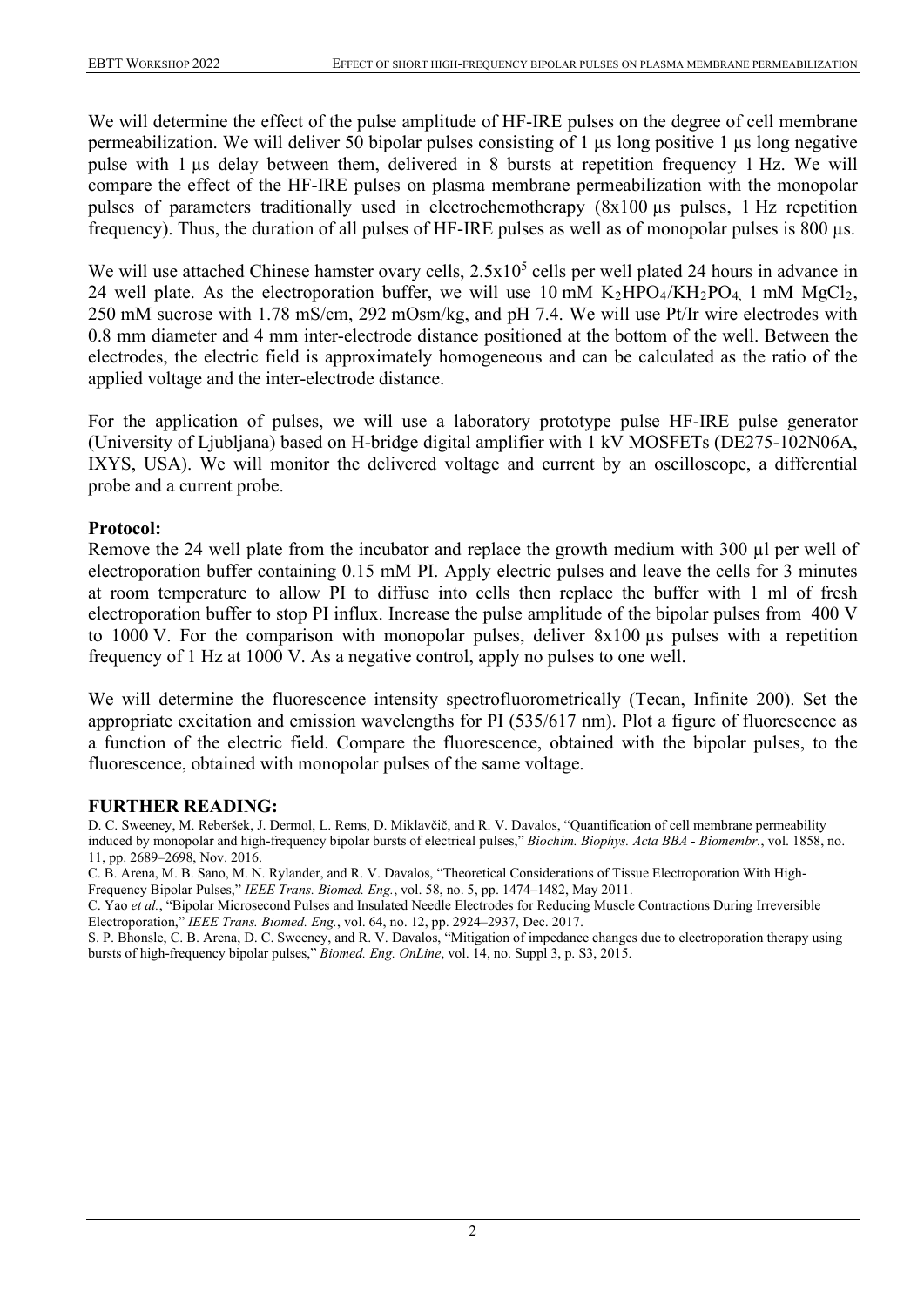# **NOTES & RESULTS**

| Bipolar/Monopolar                      | Bipolar | Bipolar | Bipolar | Bipolar | Bipolar | Monopolar |
|----------------------------------------|---------|---------|---------|---------|---------|-----------|
| Voltage $(V)$                          | 0       | 400     | 600     | 800     | 1000    | 1000      |
| Pulse duration $\Delta T$<br>$(\mu s)$ | 0       |         |         |         |         | 100       |
| Raw data (a.u.)                        |         |         |         |         |         |           |